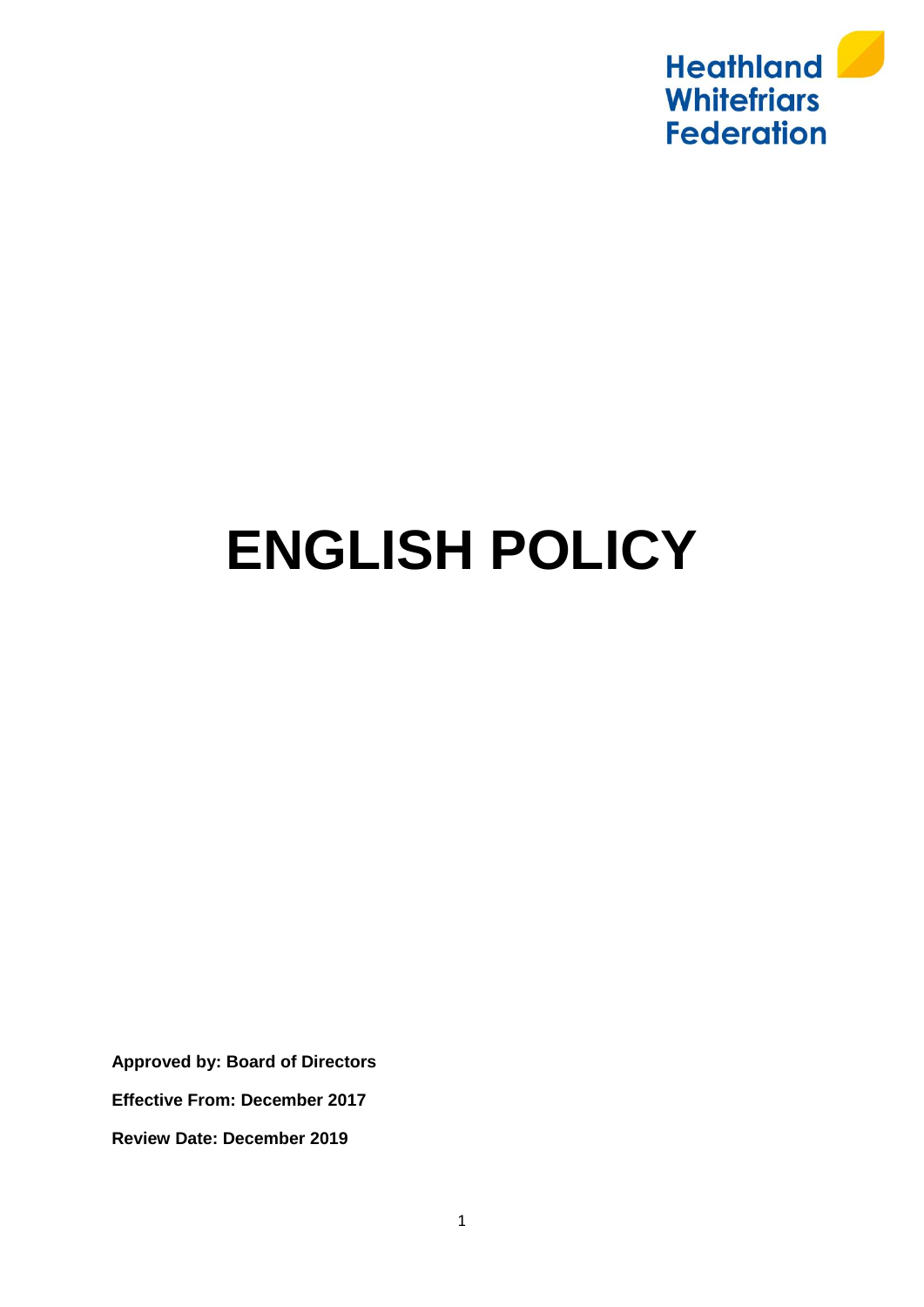

#### **What is our philosophy in English?**

*Article 29: Your education should help you use and develop your talents, abilities. It should also help you learn to live peacefully and respect other people.* 

In the Heathland Whitefriars Federation we aim to provide pupils with the essential, transferable skills for learning and for life. The overarching aim of the English curriculum is to promote high standards of language and literacy by equipping pupils with a strong command of the spoken and written word, and to develop their love of literature through widespread reading for enjoyment. Our personalised approach and high-quality education in English teaches pupils to speak and write fluently so that they can communicate their ideas and emotions to others. All members of staff strive to promote high expectations in all aspects of teaching and learning by creating a purposeful and harmonious atmosphere in which all children thrive. We are preparing our children to be global citizens able to succeed and build a fulfilling life for themselves and their families in a sustainable and increasingly international society.

#### **What is our approach to Teaching and Learning?**

We plan for a progression from EYFS to Year 6 which corresponds with and exceeds the expectations of *The 2014 Primary National Curriculum Framework.* English development involves encouraging children to read and write, both through listening to others reading, and being encouraged to begin to read themselves. Children are given access to a wide range of reading materials to ignite their interest. We actively accommodate the needs of every child in our care and ensure provisions are put in place to extend able children. We have a wide range of specialist teaching staff that plan and deliver intervention sessions supporting children with complex needs. Staff collaborate with their key stage partners across the federation to plan and provide a wide range of experiences that will enhance and motivate children's communication skills. Shared planning allows staff to work in conjunction with one another thus utilising the skills of all staff members. A 'Next Step for learning' approach is used, and checked against Pupil Asset targets. This personalised approach allows teachers to close any gaps in learning and helps children to understand that their learning and the progress they can make is limitless. There are various opportunities for children to consolidate skills through achieving "Looking Back Targets". Regular meetings with faculty teams take place to discuss current legislation, coverage, progression and to share examples of outstanding practice.

## **Speaking and Listening**

Developing oracy from EYFS to Y6 is essential to learning to communicate in English and to learning the skills of reading and writing. Speaking and listening is developed in our schools by creating a wealth of opportunities for structured and unstructured talk through which children are able to develop their skills including questioning, explaining, describing and evaluating their experiences. This aspect of the curriculum broadens vocabulary and enables EAL learners to deepen comprehension of standard and dialectical English. The curriculum offers a wide range of opportunities to refine oracy skills, for example through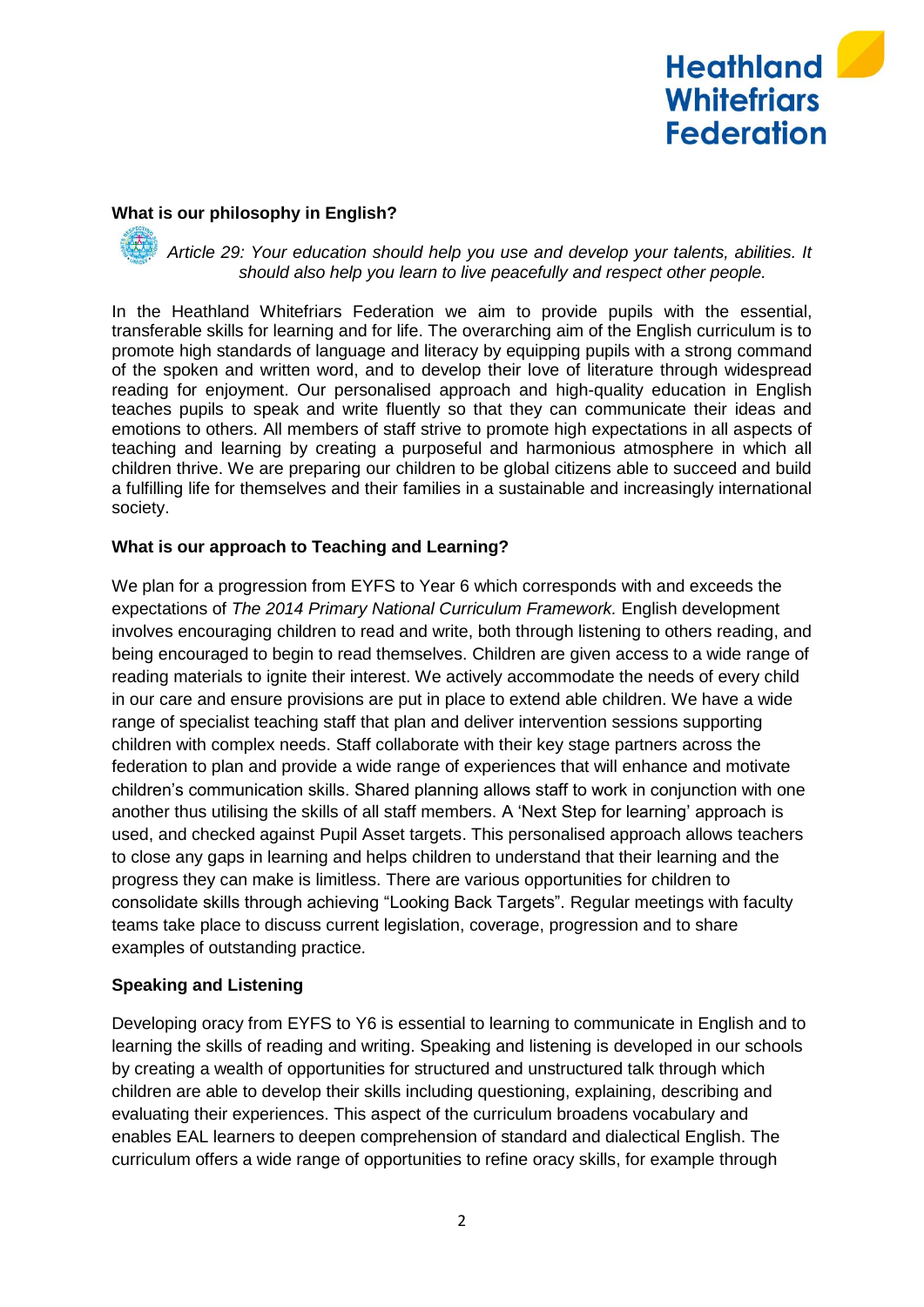

producing and performing plays and shows as well as debating issues in School Council, RRSA and Eco Schools forums. There are many performing, speaking and listening in regularly Values and Class assemblies.

## **Reading**



*Article 13: You have the right to find out things and share what you find with others.*

We aim to promote and develop the habit of reading widely and often for pleasure and information, as well as teaching children to appreciate our rich and varied literary heritage. Reading is integrated into lessons across the curriculum and is made visible through individual pupil targets. In EYFS, children are taught phonics which supports them in reading and understanding simple sentences. They use phonic knowledge to decode regular words and read them aloud accurately. They also read some common irregular words. They demonstrate an understanding when talking with others about what they have read. Every classroom across the Federation has a designated reading area. This is filled with a wide range of texts that support the current topic as well as a variety of genres to stimulate imagination in reading.

## **The Library**

Our school library is at the heart of our school which itself has learning at its core. The resources in our library allow the imagination to run free, introducing us to new experiences and promoting access to knowledge and a love of reading. We teach the children to become independent users of information during weekly guided lessons, where they are given the skills to learn how to find this information, how to select what is relevant and how to use it in the best way for their own particular needs.

## **Guided Reading**

In EYFS all pupils are exposed to a wide variety of stories which deepen their understanding of the written and spoken word. Every child is heard reading once a week by the class teacher or the teaching assistant. This allows the teacher to track the progress and developmental needs of each child in the class. Children can take a book home from the class book corner to help nurture their love of reading.

In the Federation Key Stage 1 and 2 teach Guided Reading through a carefully planned timetable which offers a variety of activities ranging from phonics, independent reading and focused comprehension skills based on our RIC model (Retrieve, Interpret and Choice). Teachers will focus on pre-reading group, guided reading group and the follow-up activity group, during guided reading sessions teachers will hear children read and focus on text discussion.

Each year group will have a different focus author whom they will learn about throughout the year, as well as being exposed to a variety of their books. This learning is then showcased within the classes reading area as well as explanation of the RIC skills that the children need to meet their targets.. Teachers model their own passion for reading through storytelling and drama sessions within their classrooms at least once a week.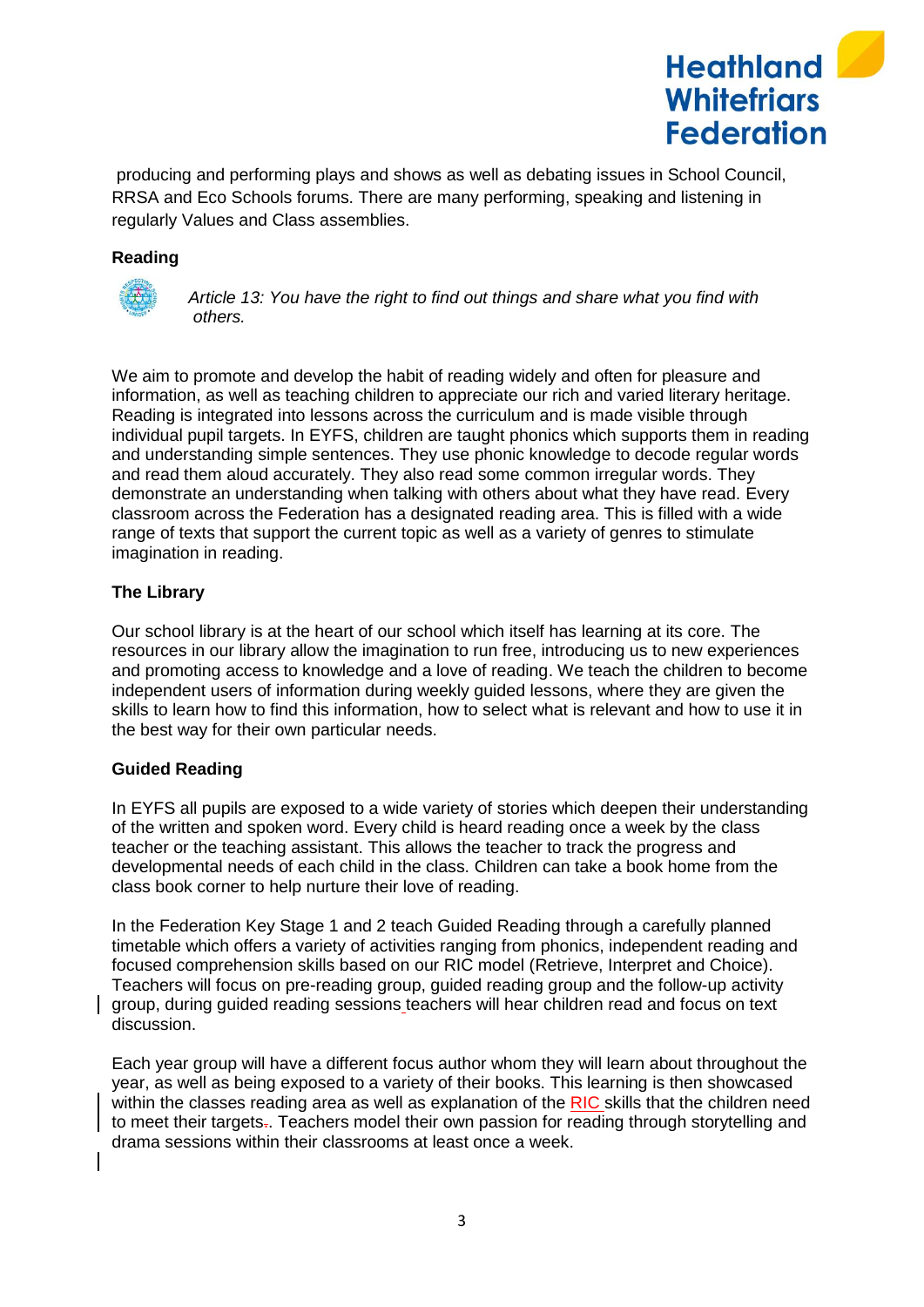

Use a range of strategies, including accurate decoding of text, to read for meaning. Understand, describe, select or retrieve information, events or ideas from texts and use quotation and reference to text.

Deduce, infer or interpret information, events or ideas from texts.

Identify and comment on the structure and organisation of texts, including grammatical and literary features at text level.

Explain and comment on the writers' use of language, including grammatical and literary features at word sentence level.

Identify and comment on writer's purposes and viewpoints and the overall effect of the text on the reader

## **Writing**

We help support pupils to master:

- Transcription (spelling and handwriting)
- Composition and oracy (articulating ideas and structuring them into speech and writing)

In EYFS pupils use their phonic knowledge to write words in ways which match their spoken sounds. They learn to hear and say initial medial final sounds in words and link sounds to letters. Pupils also learn to write their names and other things such as labels and captions. Children are encouraged to use their phonics knowledge to write words in ways which match their spoken sounds along with some irregular common words. Once children are confident their next step would be to write simple sentences which can be read by themselves and others.. During this key stage some words are spelt correctly and others are phonetically plausible. As they progress through the school, pupils are taught to plan, revise and evaluate their writing. We understand that writing down ideas fluently depends on effective *transcription that* is spelling accurately through knowing the relationship between letters and sounds (phonics). It is also understanding the morphology (word structure) and orthography (spelling structure) of words. We ensure that pupils understand that effective *composition* involves articulating and communicating ideas and organising them coherently for a reader. This requires clarity, awareness of the audience, purpose and context, as well as an increasingly wide knowledge of vocabulary and grammar. Writing also depends on fluent, legible and eventually, speedy handwriting.

All pupils have a clear weekly writing focus and through this are taught the key language and organisational features. Lessons are structured inclusively to support all children as they build up to writing an independent piece based on a specific genre. Children are also given opportunities to apply and extend their writing skills during topic lessons across the curriculum. Teacher marking and feedback is clear and developmental including scaffolded prompts and opportunities to rehearse new skills. This aids the children to progress rapidly through their next steps by reflecting upon their own progress. Targets are displayed at the front of each book to make them accessible to the children.



*Article 12: Every child has the right to have a say in all matters affecting them.*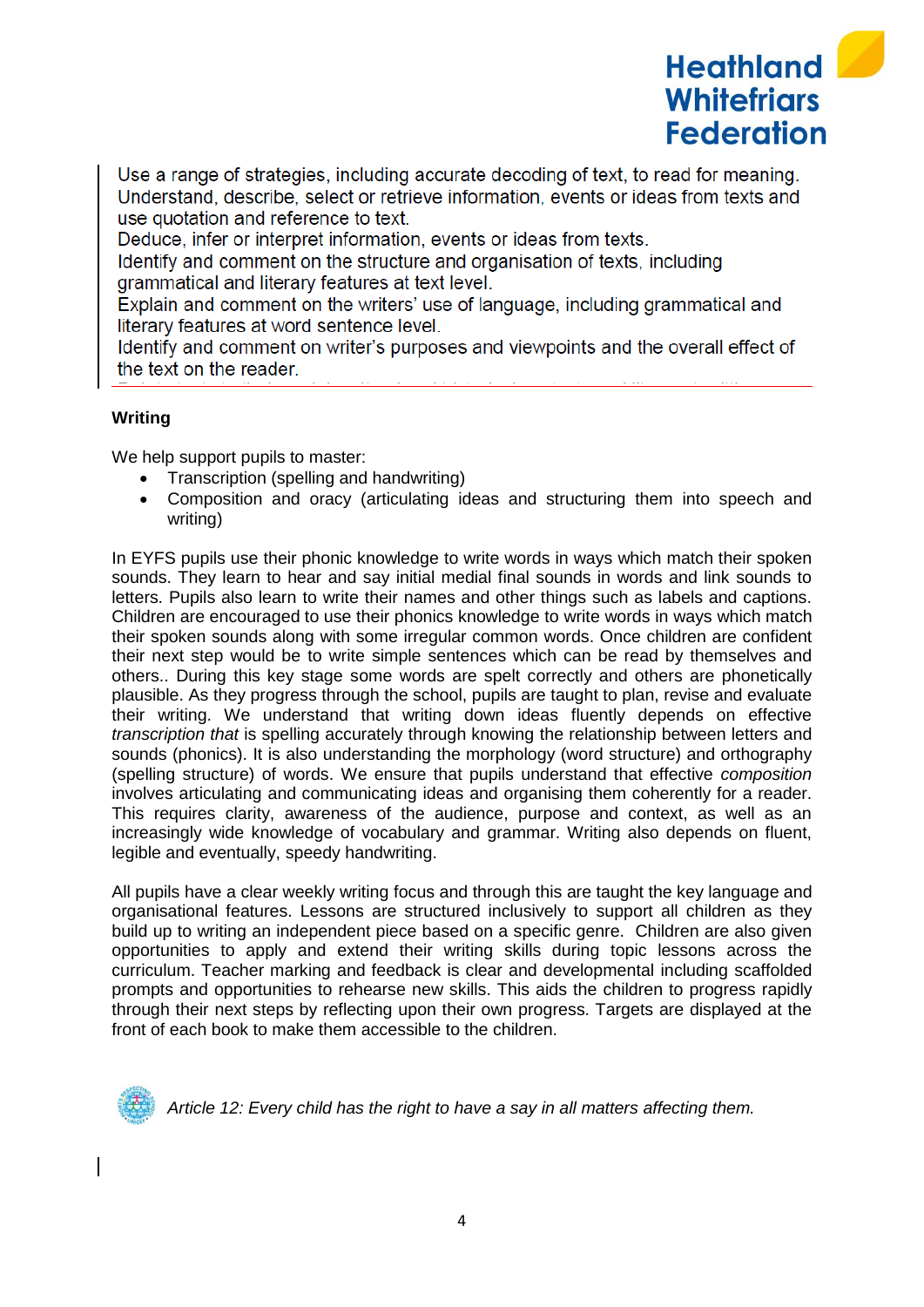

#### **How is English assessed across the Heathland Whitefriars Federation?**

We believe that individualised learning is paramount for every child in our care. This is achieved through detailed, 'Next Step' teaching and learning where pupils are taught based on their own personal learning journey. AfL strategies are embedded within every classroom and pupils are encouraged to take responsibility and ownership of their own Next Steps.

Pupil Asset targets are used to assess children's learning and gives teachers suitable scope to make appropriate use of their judgement in order to shape approaches to teaching and learning to meet the needs of the students. Next Steps and Pupil Asset allows teachers to identify children with gaps in their learning and form intervention groups to address any misconceptions immediately.

We provide verbal and written feedback to all pupils. Marking is diagnostic and fully reflective, providing the children with feedback regarding all aspects of their speaking, reading and writing. Following an extended piece of writing, every child will receive 2 stars and a wish, which involves 2 green statements that explain exactly what the child has done well and one orange comment which helps to progress the learning further (this might include questions, examples and scaffolded tasks). Children are given regular opportunities to respond to feedback using a blue pen. From Key 1 onwards Purple Pen is used to show live feedback given to children during the lesson.

Termly meetings take place across the Federation where teachers are involved in moderating pupils learning against the National Curriculum expectations and the Key Performance Indicators on our school improvement plan. On a termly basis, staff meet with their line managers to discuss individual pupil progress, targets and intervention programmes. These professional discussions make sure that all pupils are continuously making good and outstanding progress which exceeds national age related expectations.

#### **How is spelling, vocabulary, grammar and punctuation taught across the federation?**

Pupils are given opportunities to explore and investigate the English Language and its patterns through speaking and listening. As pupils move through the key stages they develop and consolidate and secure the skills needed to read, share and interpret a wide variety of literature. Our pupils learn to apply their spellings, grammar and punctuation skills to a variety of cross curricular contexts. Pupils are encouraged to think creatively and to be adventurous with their use of language. - Children will have an interest in discovering the meaning of words and developing their vocabulary by using dictionaries and thesauruses.

Teachers give all pupils opportunities to enhance their vocabulary by exposing them to a variety of genres. In all subject areas we teach pupils the key vocabulary needed in order to discuss their reading, writing and spoken language.

Understanding how to spell correctly is important in supporting children to organise their thinking around language. Knowing how to apply spelling rules and recognising key words is empowering for children. At Key Stage 1, spellings are linked to the children's phonics programme "Letters and Sounds" which is taught daily. The primary skills for reading and spellings are blending and segmenting, these skills are integral throughout each phonics phase. During phonics sessions children will have opportunities to lean strategies for